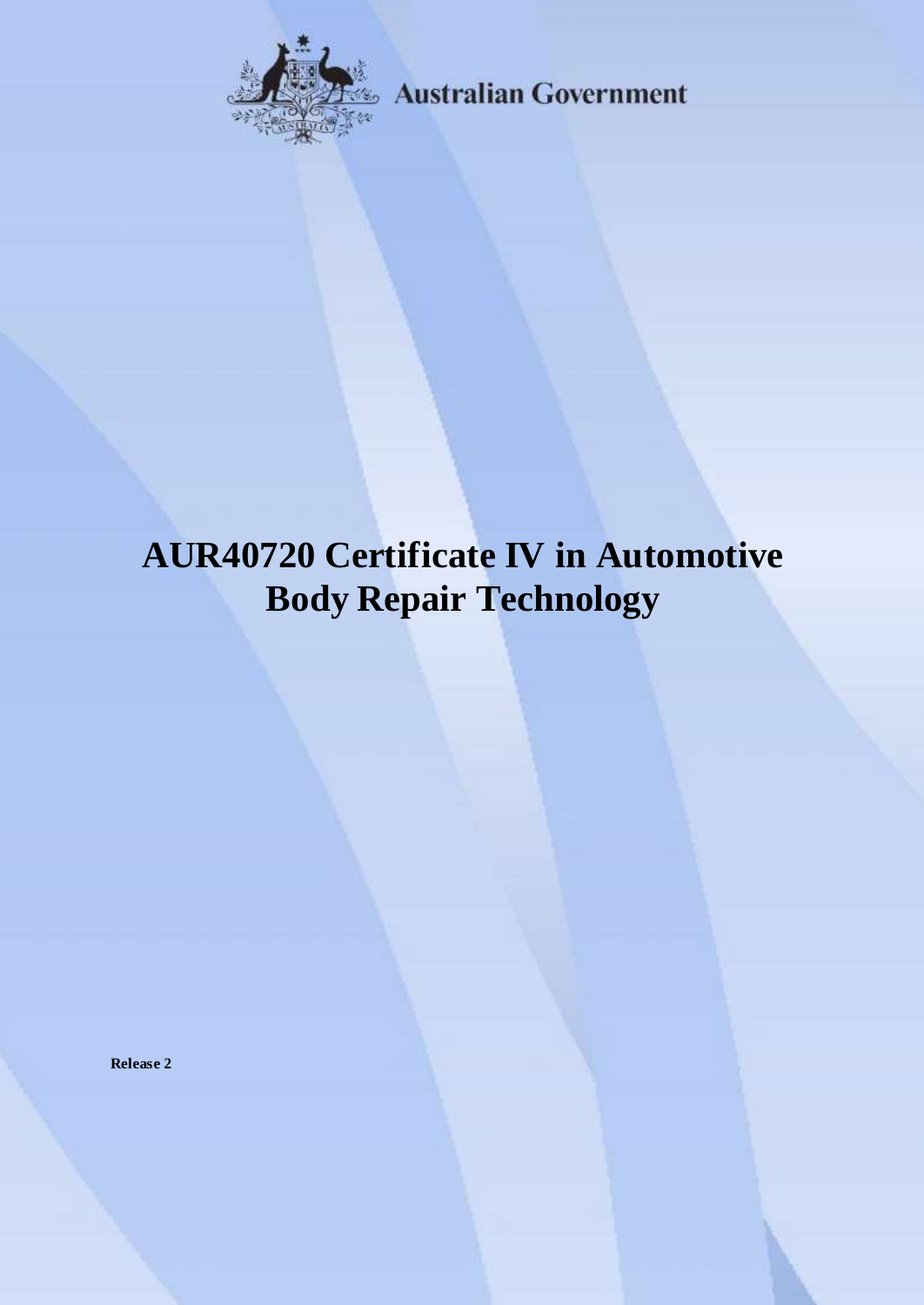# **AUR40720 Certificate IV in Automotive Body Repair Technology**

| <b>Release</b> | <b>Comments</b>                                                                                             |
|----------------|-------------------------------------------------------------------------------------------------------------|
| Release 1      | This version first released with AUR Automotive Retail, Service<br>and Repair Training Package Version 6.0. |
| Release 2      | This version first released with AUR Automotive Retail, Service<br>and Repair Training Package Version 6.1. |
|                | The following elective units of competency have been deleted as<br>directed by the AISC:                    |
|                | AUMAMM001 Influence and lead work groups in an<br>$\bullet$<br>automotive manufacturing workplace.          |
|                | The above training products were identified as having zero<br>enrolments over a three year period.          |

## **Modification History**

## **Qualification Description**

This qualification reflects the role of individuals who perform as a team leader or workplace manager in the automotive body repair and refinishing sector. A wide range of technical skills, knowledge, leadership and supervision of others is expected.

No licensing, legislative or certification requirements apply to this qualification at the time of publication.

# **Entry Requirements**

Those undertaking Certificate IV in Automotive Body Repair Technology must have completed one of the following automotive Certificate III qualifications or be able to demonstrate equivalent competency.

- AUR32120 Certificate III in Automotive Body Repair Technology
- AUR32220 Certificate III in Automotive Glazing Technology
- AUR32320 Certificate III in Automotive and Marine Trimming Technology
- AUR32420 Certificate III in Automotive Refinishing Technology

# **Packaging Rules**

### **Total number of units = 10**

**6 core units**, plus

**4 elective units**, of which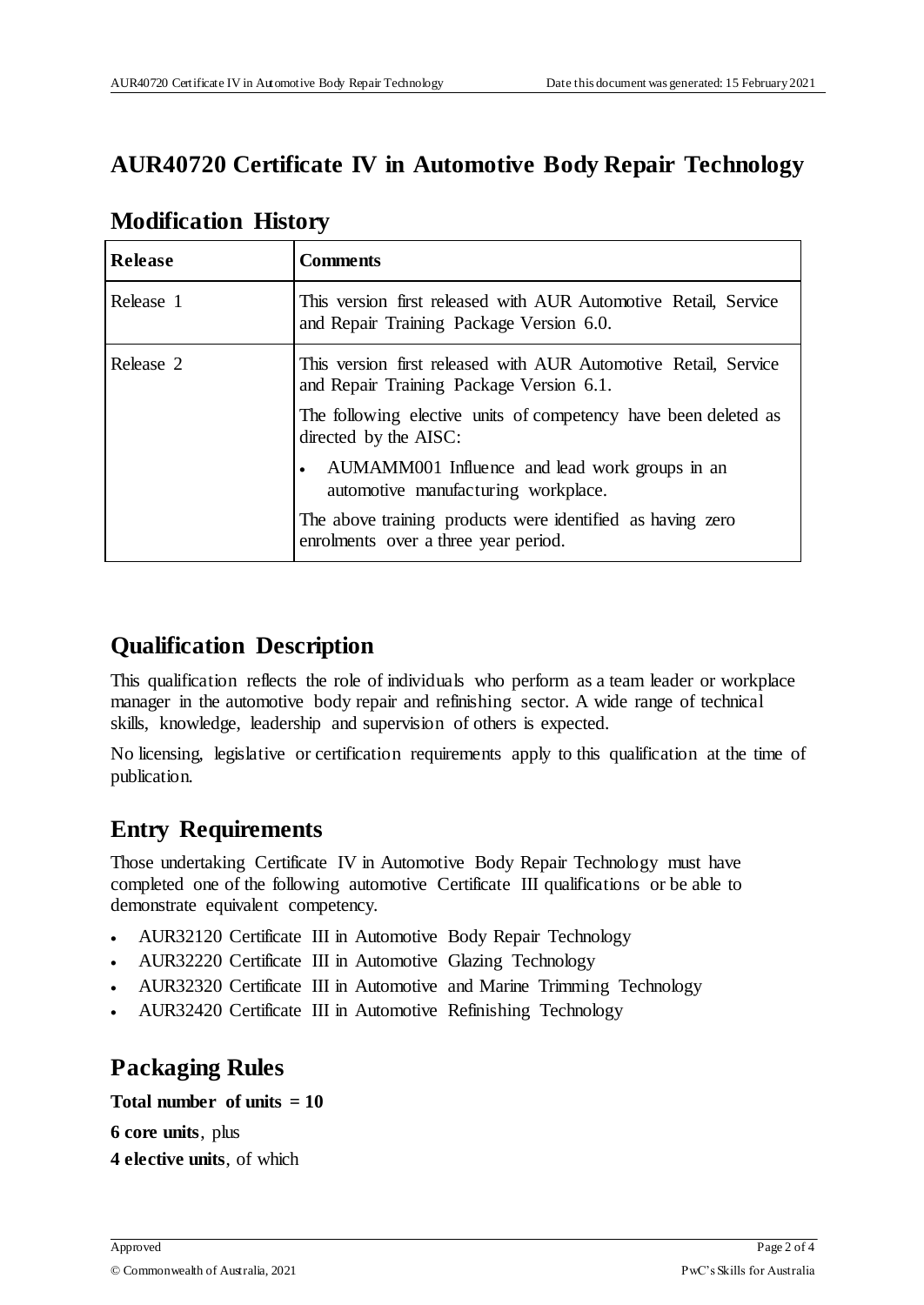- all **4** units may be from the elective units listed below
- up to **2** units may be from a Certificate III qualification or above in this Training Package or another endorsed Training Package or accredited course.

Elective units chosen must be relevant to the work environment and the qualification, maintain the overall integrity of the AQF alignment, not duplicate the outcome of another unit chosen for the qualification, and contribute to a valid vocational outcome.

#### **Core Units**

- AURAEA003 Monitor environmental and sustainability best practice in an automotive workplace
- AURAMA005 Manage complex customer issues in an automotive workplace

AURANN011 Estimate and quote automotive body repairs

AURVNA005 Inspect quality of vehicle repair work

- AURVTN132 Inspect vehicle damage and determine repair procedures
- AURVTN135 Apply original equipment manufacturer repair procedures during vehicle repairs

#### **Elective Units**

AURETH011 Depower and reinitialise hybrid electric vehicles

- AURETH101 Depower and reinitialise battery electric vehicles
- AURVNA003 Review vehicle repair quotations

AURVNA008 Apply automotive body and paint knowledge to vehicle loss assessments

AURVNA107 Apply automotive mechanical and electrical knowledge to vehicle loss assessments

- AURVNN101 Evaluate vehicle bodywork for damage and identify repair requirements
- AURVNP101 Evaluate vehicle paintwork for damage and identify refinish requirements
- AURVTA002 Remove and replace vehicle supplementary restraint systems

AURVTA104 Inspect damaged vehicle systems and recommend repairs

BSBINS309 Maintain business records

BSBLDR413 Lead effective workplace relationships

BSBTWK401 Build and maintain business relationships

BSBWHS411 Implement and monitor WHS policies, procedures and programs

MSS403086 Improve cost factors in work practices

TAEDEL404 Mentor in the workplace

TLIL4005 Apply conflict/grievance resolution strategies

## **Qualification Mapping Information**

Supersedes and is equivalent to AUR40718 Certificate IV in Automotive Body Repair Technology.